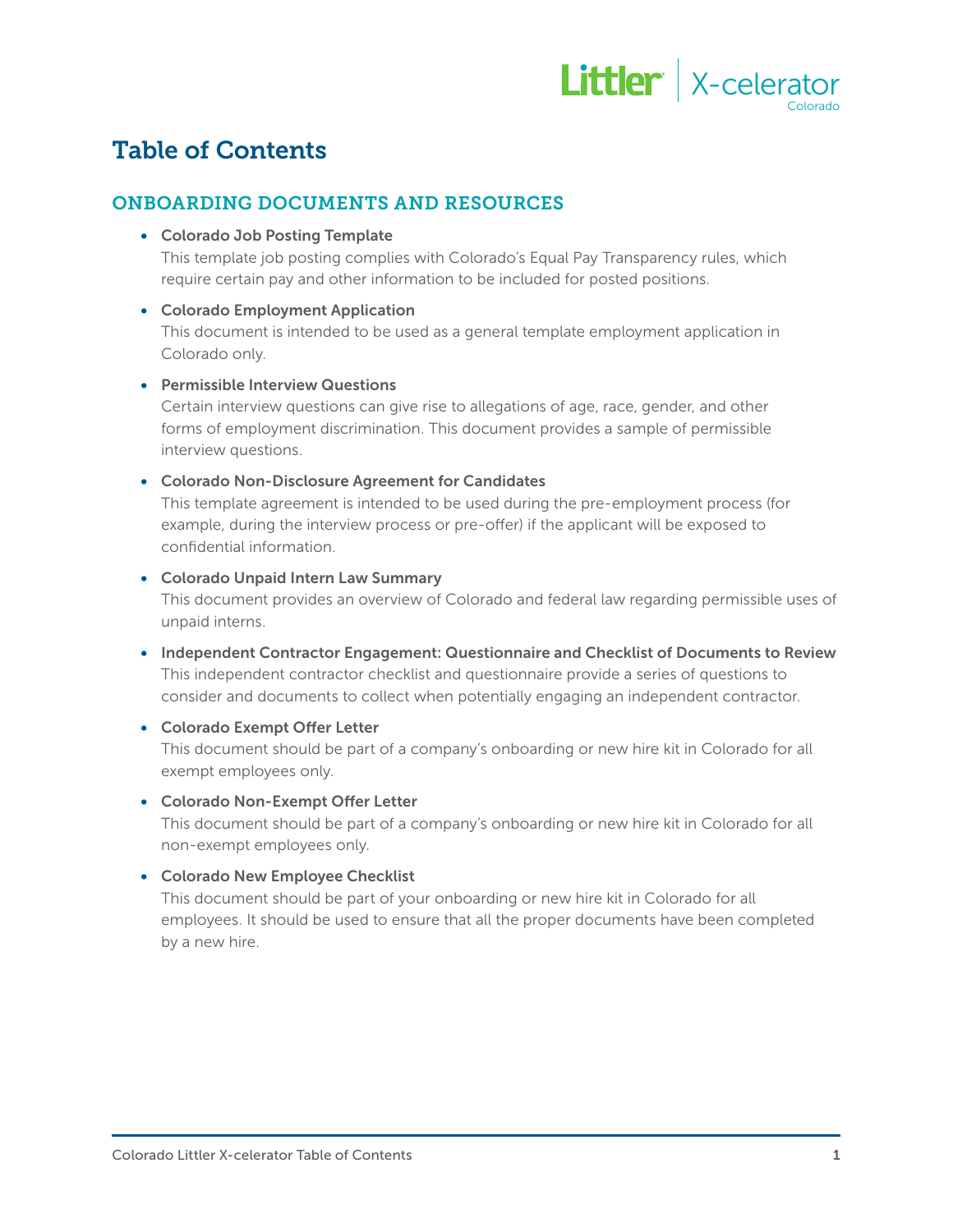

# CONTINUING EMPLOYMENT DOCUMENTS AND RESOURCES

#### • Colorado Personnel File Guidance

This checklist provides a list of documents Colorado employers are advised to include in an employee's personnel file. It also describes the manner in which these documents should be maintained.

#### • Sample Colorado EEO Policy

This template equal employment opportunity policy summarizes the employer's commitment to diversity, including its refusal to tolerate discrimination and harassment and its prohibition against retaliation. The policy also addresses pregnancy accommodations.

#### • Performance Review

This employee performance review should be completed by the employee's manager or supervisor at least once per year. It allows the employee's manager or supervisor to assess the employee's performance during the year or past performance period. The performance review should be signed by the employee and the employee's manager or supervisor. An original copy should be kept by the company in the employee's personnel file and copies should be given to the employee and the employee's manager or supervisor.

#### • Disciplinary Notice

This disciplinary notice should be used to document verbal or written warnings given to employees regarding unsatisfactory areas of their job performance, which the employee must correct in order to avoid further disciplinary action, up to and including termination. The notice should be signed by the employee and the employee's manager or supervisor. An original copy should be kept by the company in the employee's personnel file and copies should be given to the employee and the employee's manager or supervisor.

# • Performance Improvement Plan (PIP)

This document should be provided to an employee whose job performance is unsatisfactory. The purpose of this PIP is to confirm the company's expectations for the employee (in as much detail as possible) going forward and to ensure immediate, significant and sustained improvements in the areas described in the document. The goals set forth in the PIP must be reasonable. The PIP should be signed by the employee and the employee's manager or supervisor. An original PIP should be kept by the company in the employee's personnel file and copies should be given to the employee and the employee's manager or supervisor.

# • Colorado Leaves of Absence Guide

This document is a quick reference guide to determine which leaves of absences apply to companies with a certain number of employees under Colorado law.